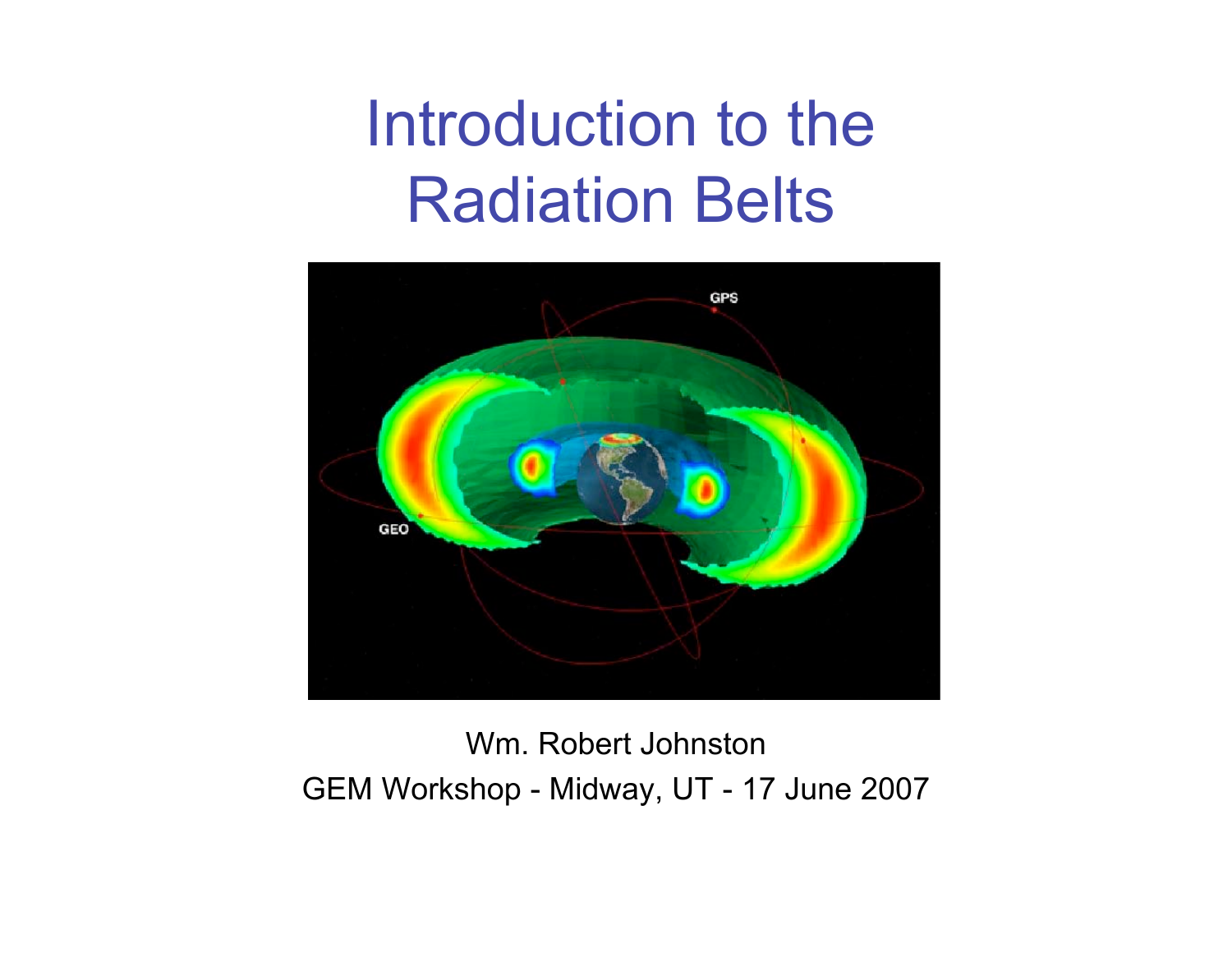

- Introduction to radiation belts
- Trapped particle motions and adiabatic invariants
- **Pitch angle**
- Wave-particle interactions and the plasmasphere
- Source, loss, and diffusion mechanisms
- Observation platforms
- **Conclusion**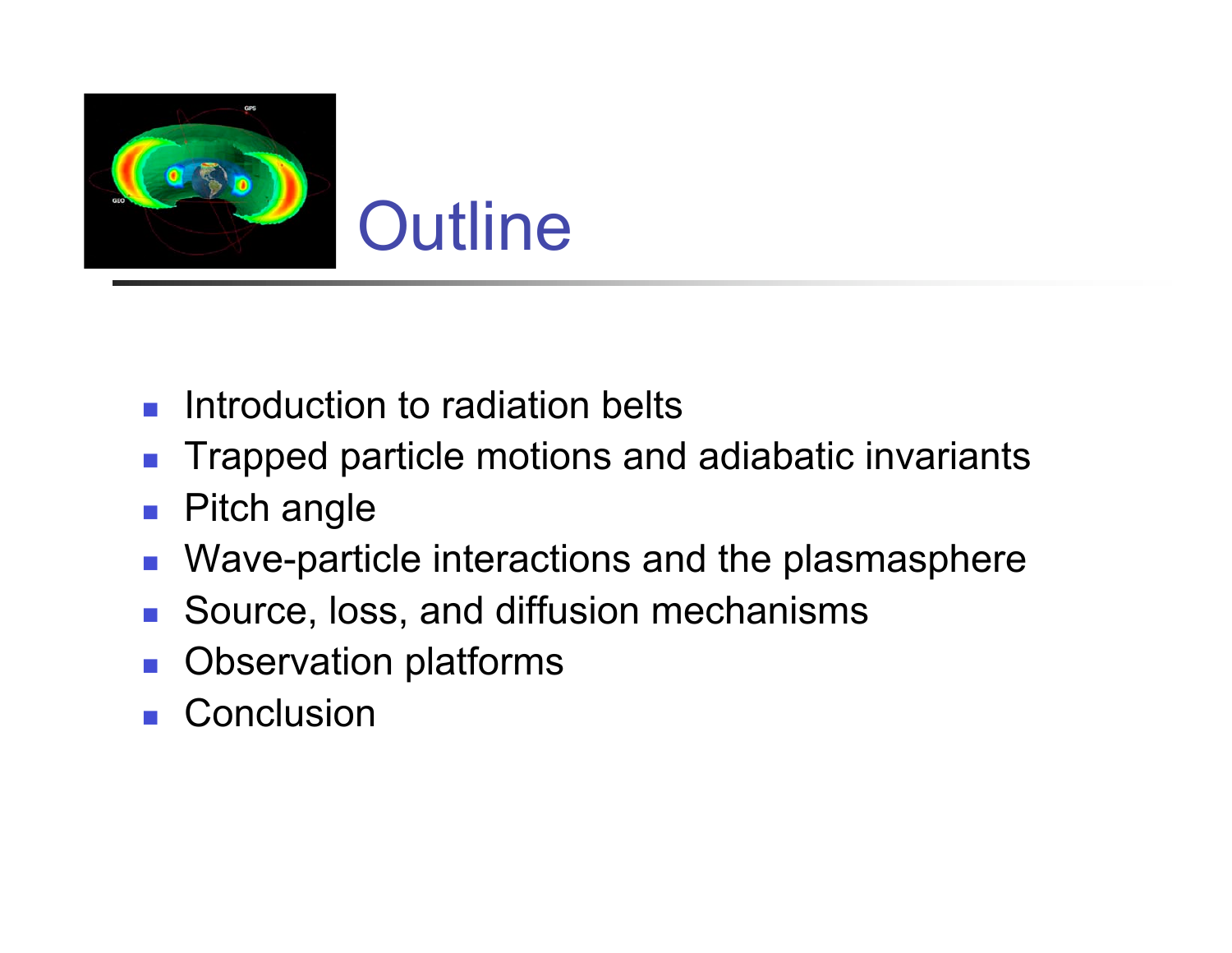

#### How far we've come...



**The magnetosphere** in 1965: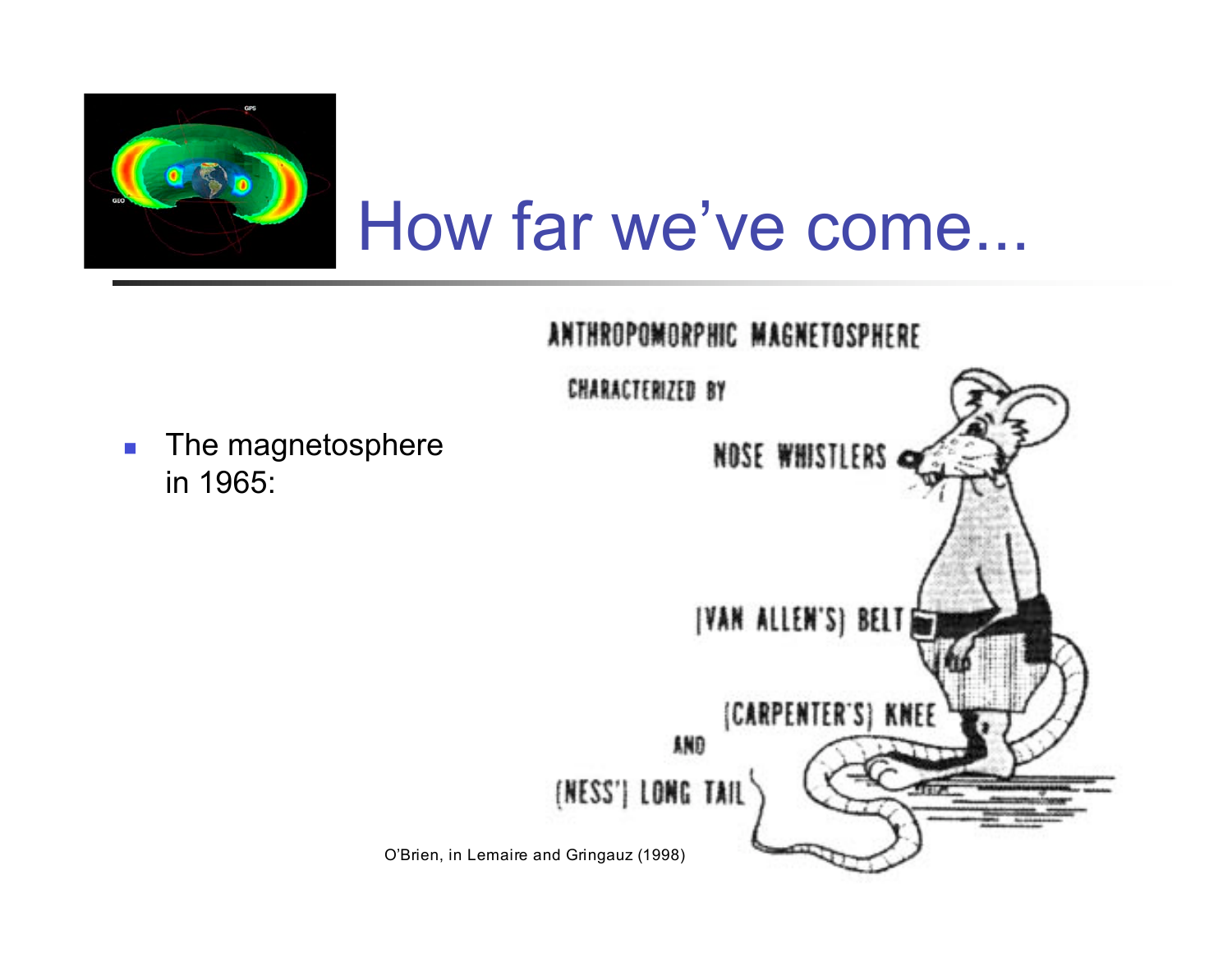

## Radiation belt basics

- Radiation belts comprise energetic charged particles trapped by the Earth's magnetic field. (from keV to MeV)
- A given field line is described by its L value *(radial location, in RE, of its intersection with magnetic equator)*
- **Inner belt region:** 
	- Located at  $L \sim 1.5 2$
	- **Contains electrons, protons, and ions.**
	- **very stable.**
- **Outer belt region:** 
	- Located at  $L \sim 3-6$
	- **Contains mostly electrons.**
	- **Very dynamic.**
- Slot region: lower radiation region between the belts







**Earth's Magnetic**

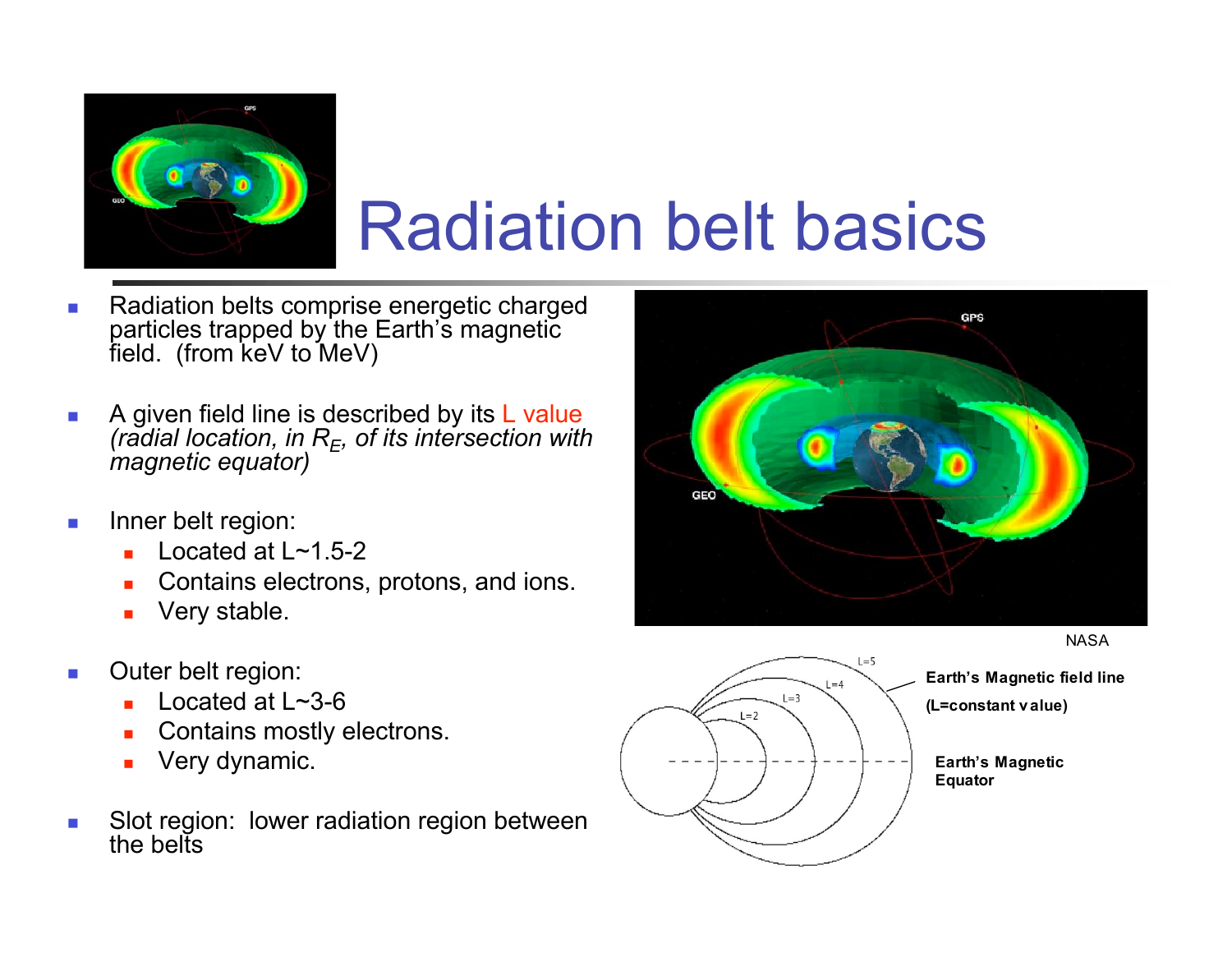

## Periodic motions of trapped particles (1)



ESA

- Three types of periodic motion of trapped particles
	- gyro motion
	- bounce motion
	- drift motion
- Each motion has an associated adiabatic invariant

■ Gyro motion:

- V x B acceleration leads to gyro motion about field lines
- frequencies ~kHz
- associated 1st invariant µ, relativistic magnetic moment:

$$
\mu = \frac{p^2 \sin^2 \alpha}{2m_0 B}
$$

**pitch angle α:**  $tan α = \frac{V_{\perp}}{V_{\parallel}}$ 



Spjeldvik and Rothwell, 1989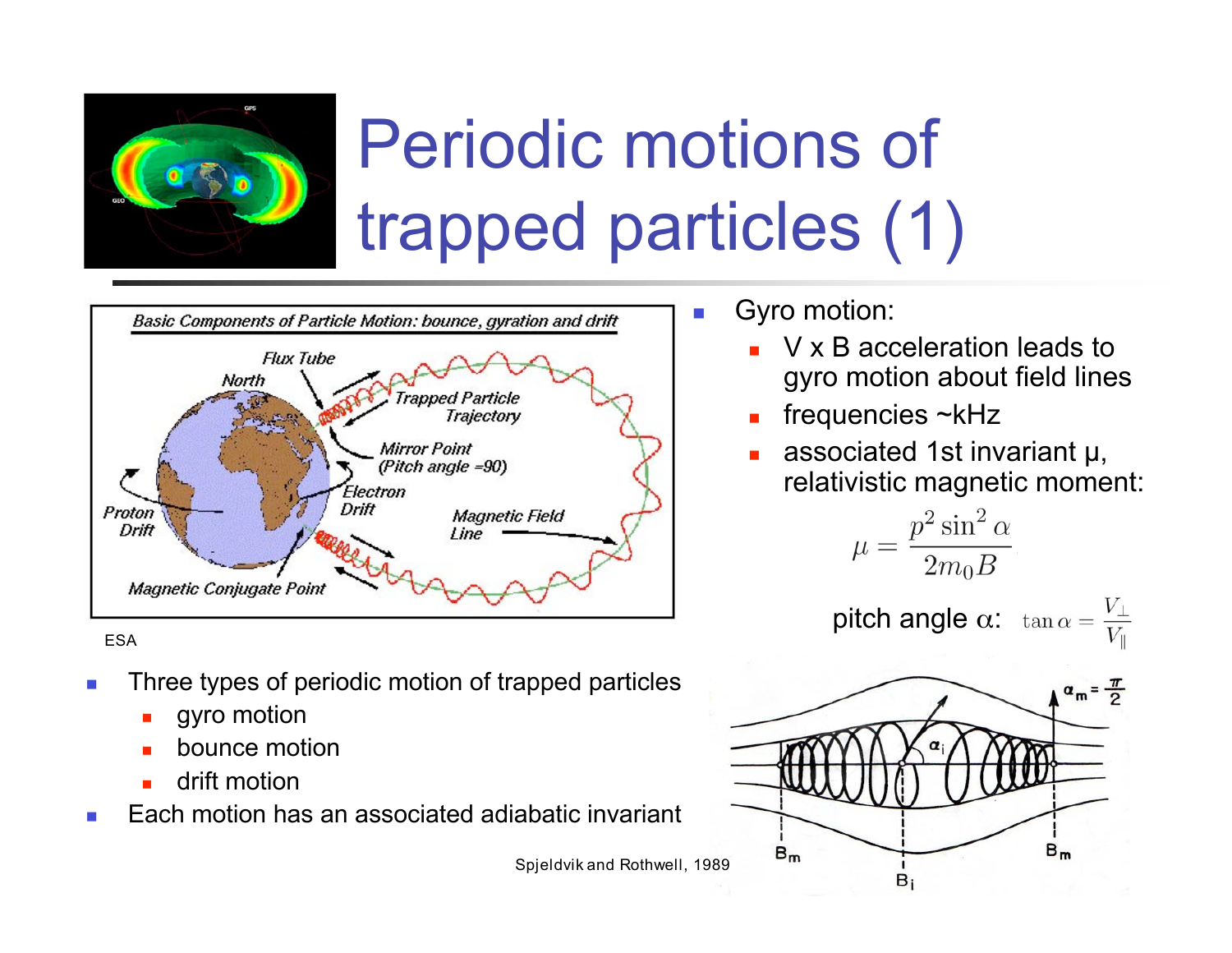

## Periodic motions of trapped particles (2)



ESA



- **Bounce motion:** 
	- As a particle gyrates down a field line, the pitch angle increases as B increases
	- **Notion along field line** reverses when pitch angle reaches 90° (mirror point)
	- period ~sec
	- associated 2nd invariant J, longitudinal invariant:

$$
J=\int_{-l_m}^{+l_m} p_{\parallel} dl
$$

Spjeldvik and Rothwell, 1989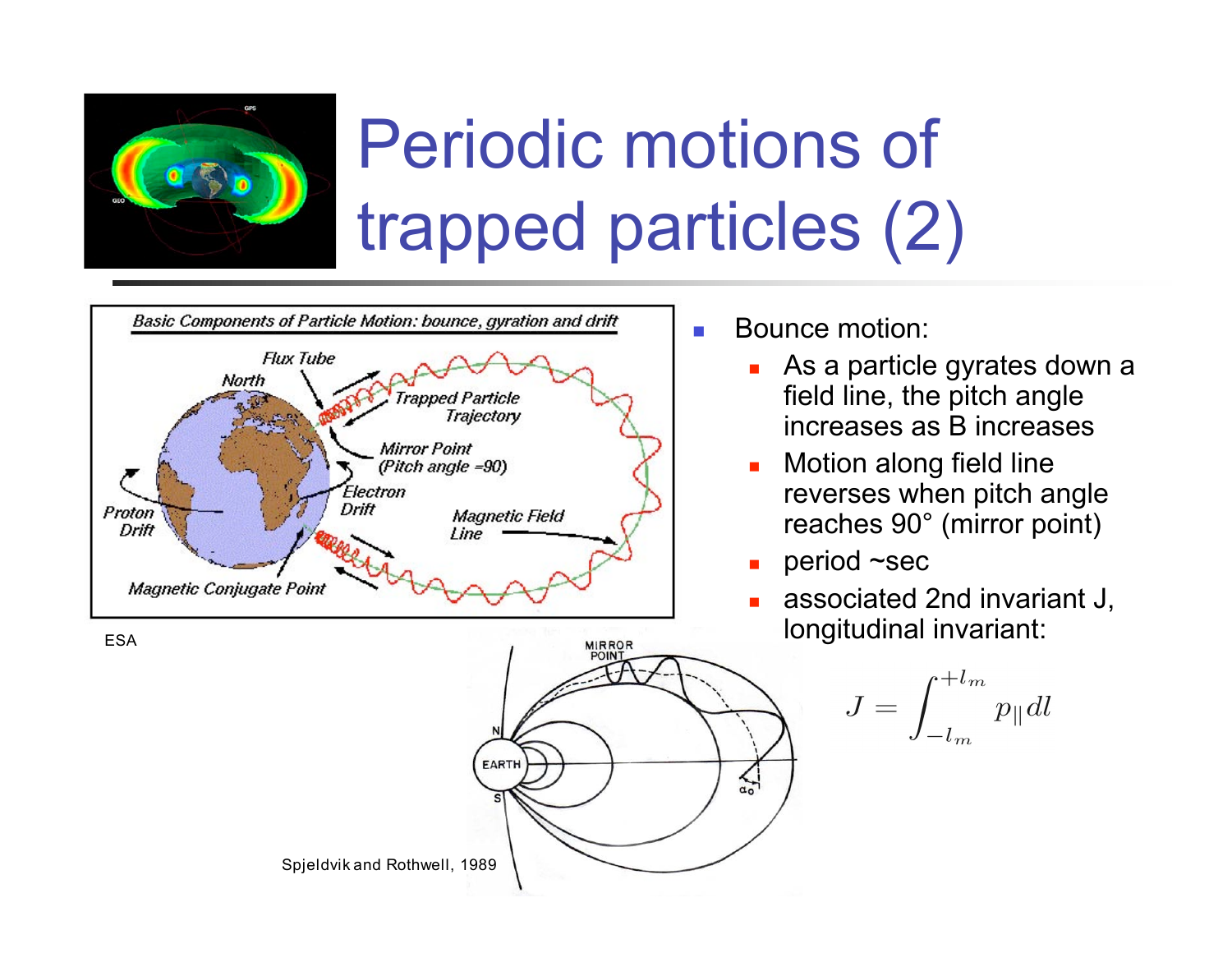

## Periodic motions of trapped particles (3)



**Drift motion:** 

- **Gradient in magnetic field** leads to drift motion around Earth: east for electrons, west for protons/ions
- $\blacksquare$  period ~minutes
- associated 3rd invariant  $\phi$ , magnetic flux:

$$
\Phi=-\frac{2\pi B_E R_E^2}{L}
$$





ESA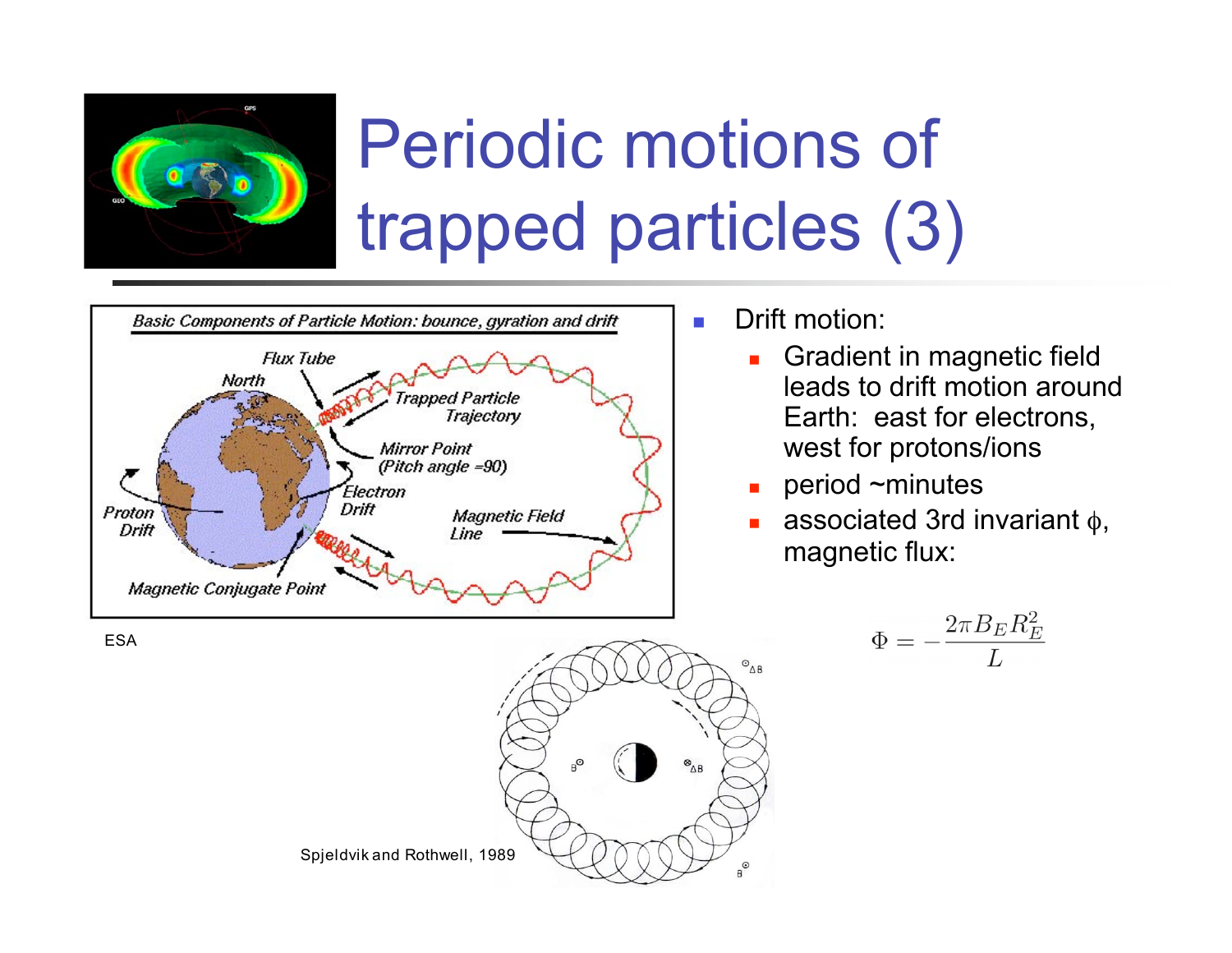

## Pitch angle dependence

- Radiation belt populations are necessarily nonisotropic.
- **Illustrated by nonisotropic** distribution in velocity phase space:





**Figure shows range of equatorial** pitch angle values sustainable for mirroring particles.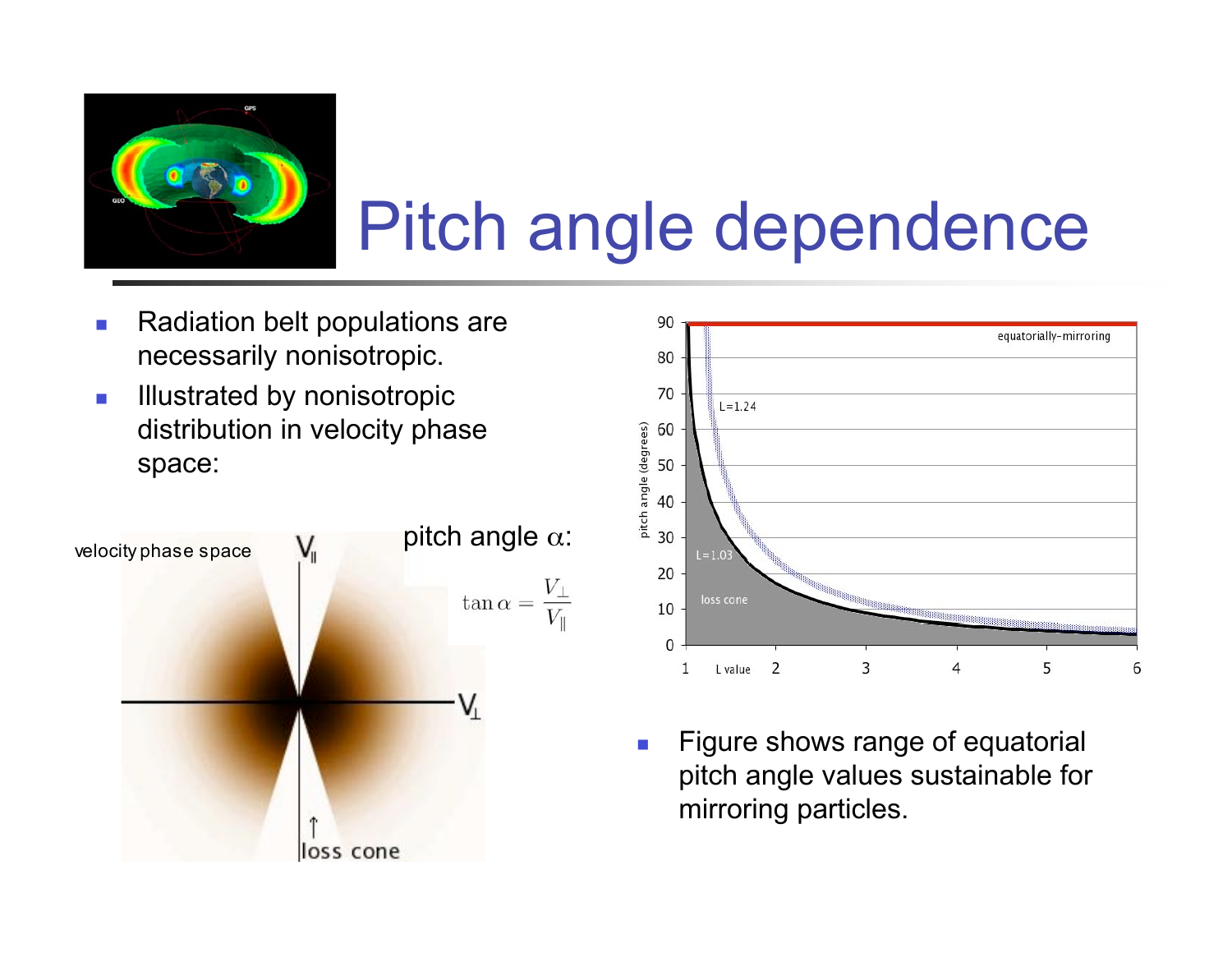

#### Plasmasphere

- **Plasmasphere--a torus of cold**  $(\sim 1 \text{ eV})$ **,** dense  $(10-10^3 \text{ cm}^{-3})$  plasma trapped on field lines in corotation region of the inner magnetosphere
	- outer boundary (plasmapause) tends to correlate with inner boundary of outer radiation belt
	- typically extends to  $L=3-5$ , but can be very structured and dynamic





IMAGE EUV web site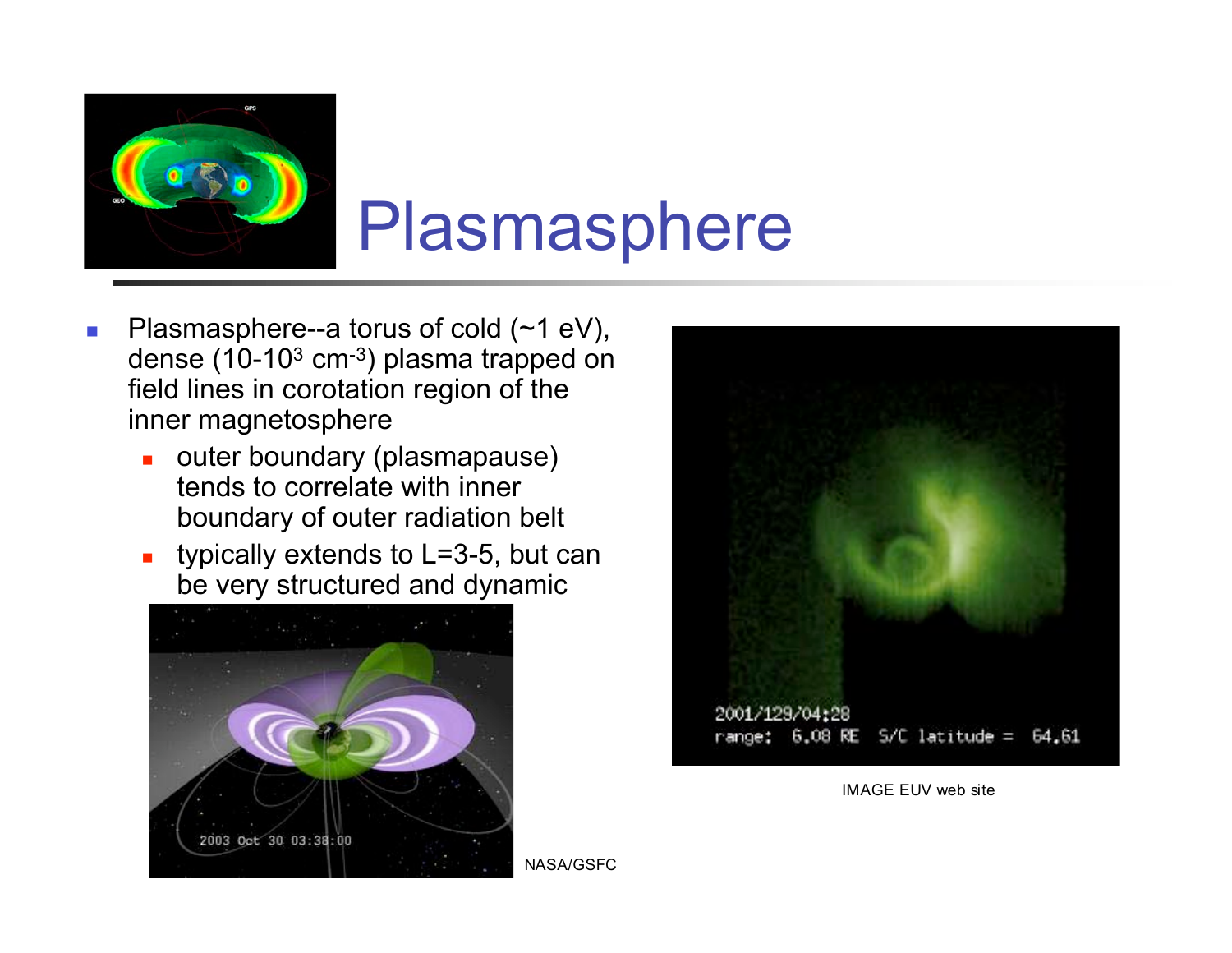

#### Wave-particle interactions



- **Nave-particle interactions:** resonances between periodic particle motion and EM waves can energize or scatter particles
	- **Number** Waves
	- ULF waves

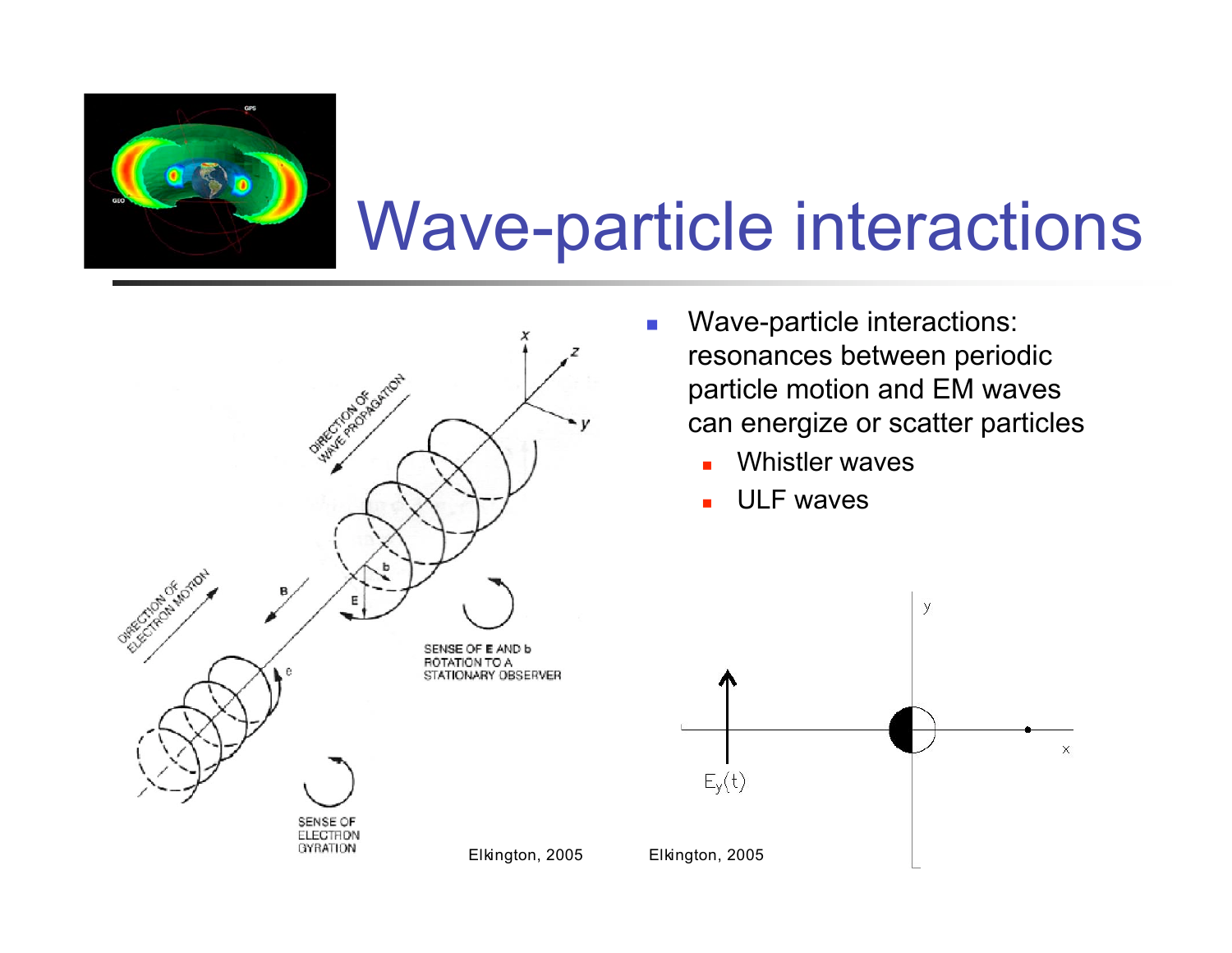

# Sources and energization mechanisms

- Sources include solar wind via outer magnetosphere or from plasmasheet plasma
- **These particles energized by wave**particle interactions (e.g. whistler waves), crosstail E field fluctuations
- **Cosmic ray albedo neutrons** 
	- cosmic rays -->  $n$  -->  $H<sup>+</sup>$  and  $e<sup>-</sup>$



**Solar Wind**



Summers et al., 1998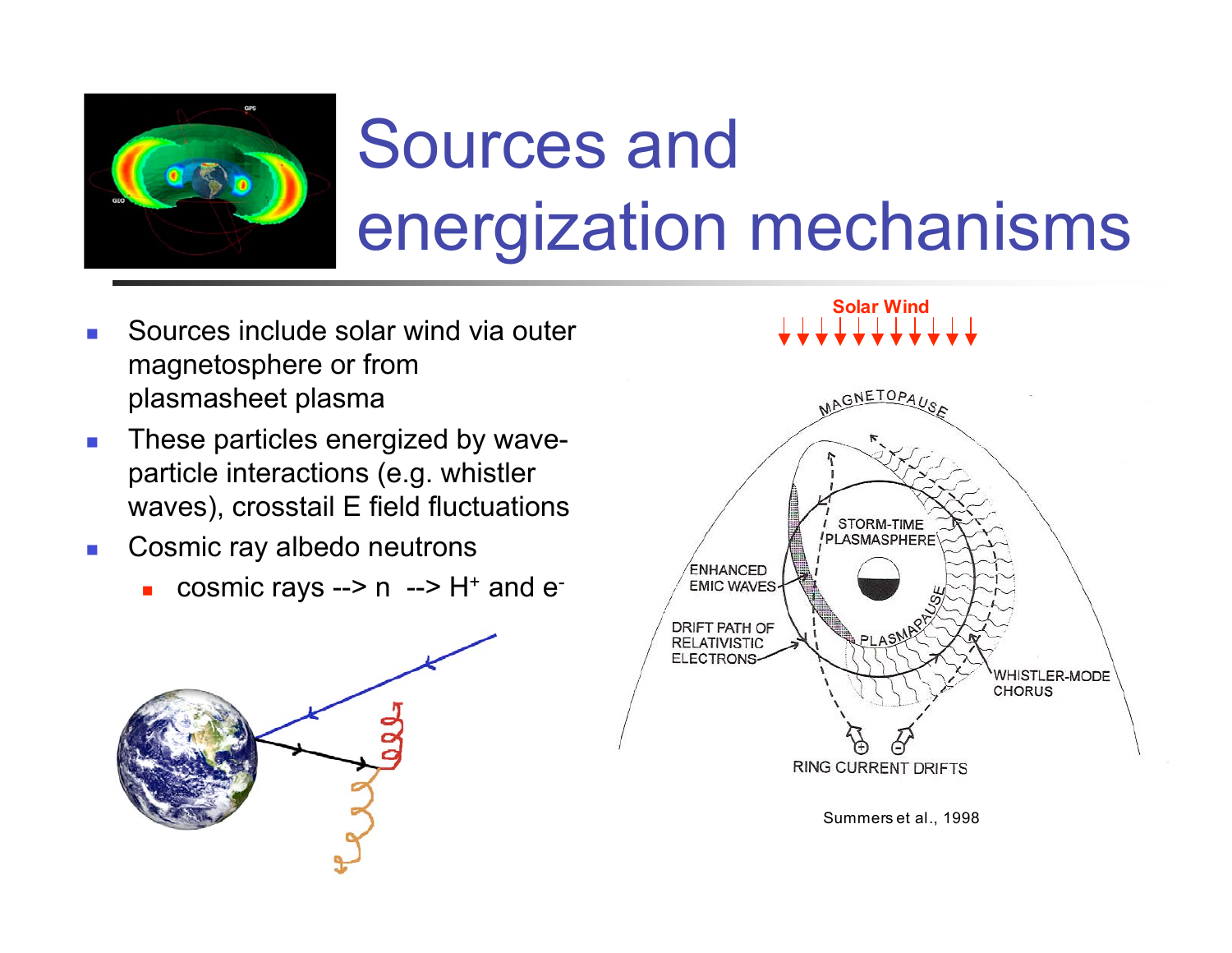

#### Man-made sources

- **High altitude nuclear explosions** can produce artificial radiation belts
	- **several US, Soviet tests in** 1958-1962 produced short-lived belts inside the inner belt







Starfish, 1962, 1.4 mt, 400 km alt.

Nuclear Weapon Archive, 2005

**Currently a national security** concern given our dependence on space assets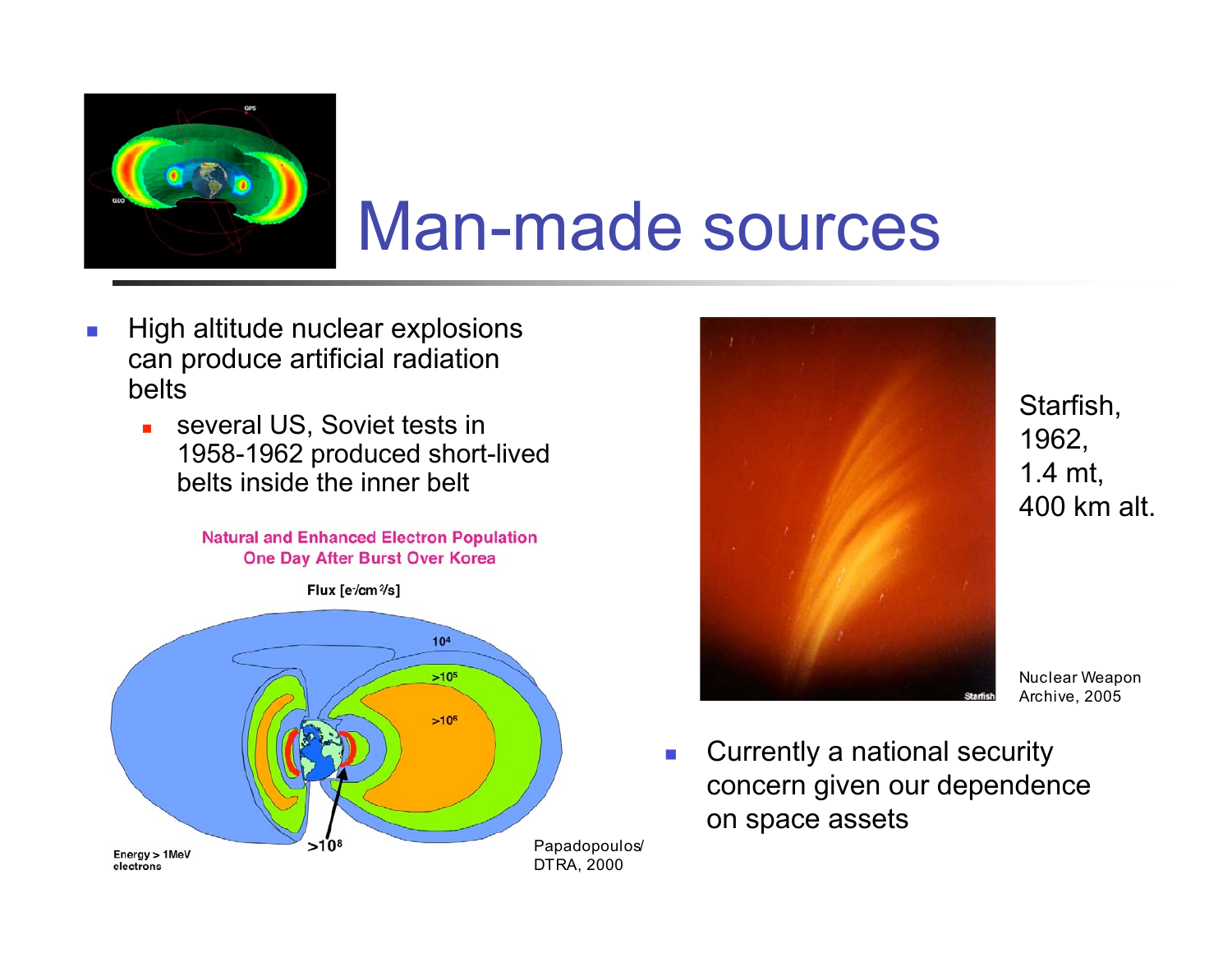

#### Loss mechanisms

- **Anything that scatters particles** into loss cone in phase space
	- such particles will collide with atmosphere
- **Coulomb collisions with cold** charged particles in plasmasphere, ionosphere
- **Enhanced EMIC waves inside** plasmapause
- **Magnetopause shadowing** 
	- loss of particles with orbits carrying them outside the magnetopause

**Solar Wind**



Summers et al., 1998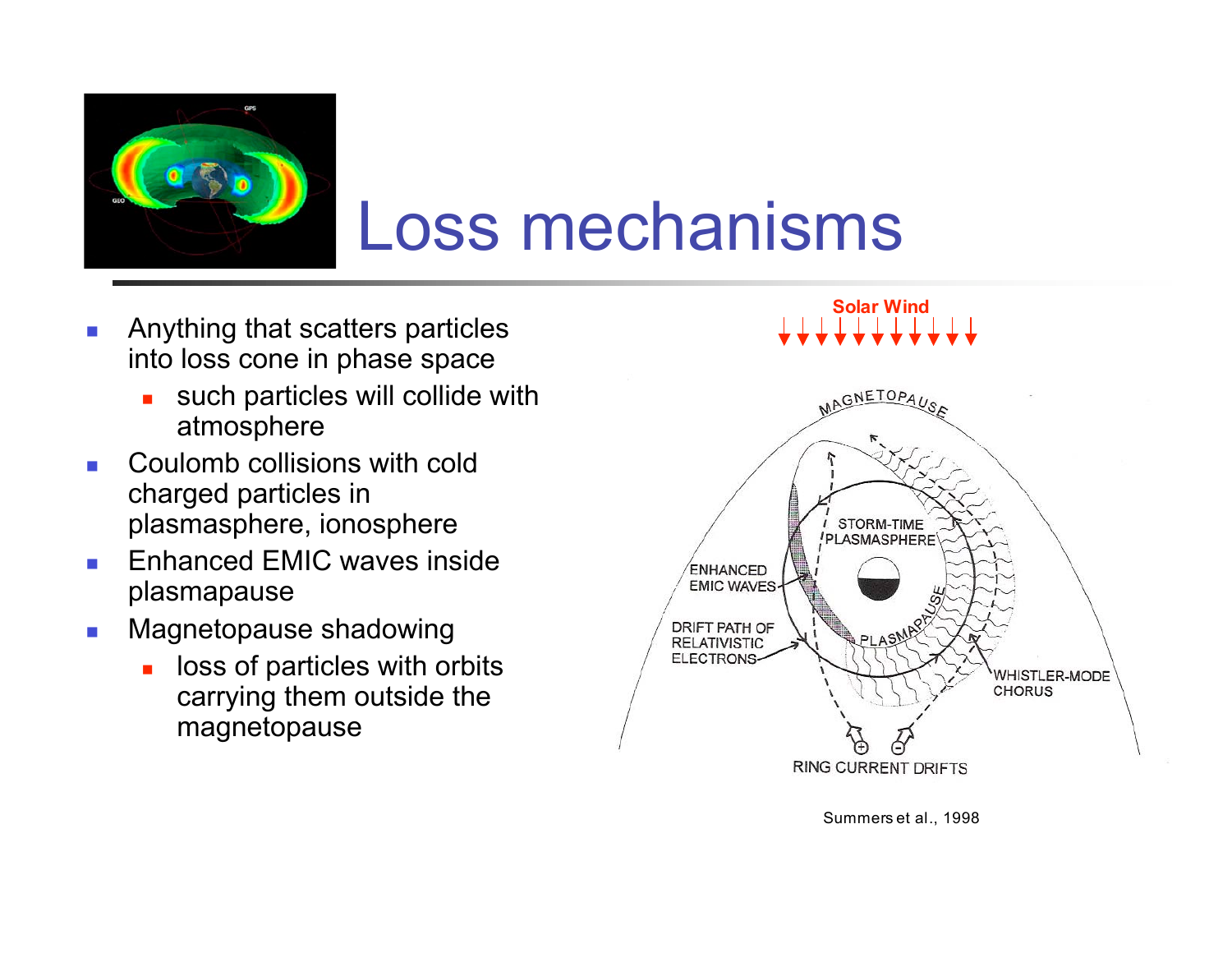

## Diffusion mechanisms

#### **Solar Wind**

- **Nave-particle interactions** 
	- **No. 3** whistler chorus
	- **EMIC** waves
- **Fluctuations in magnetospheric** electric field



Summers et al., 1998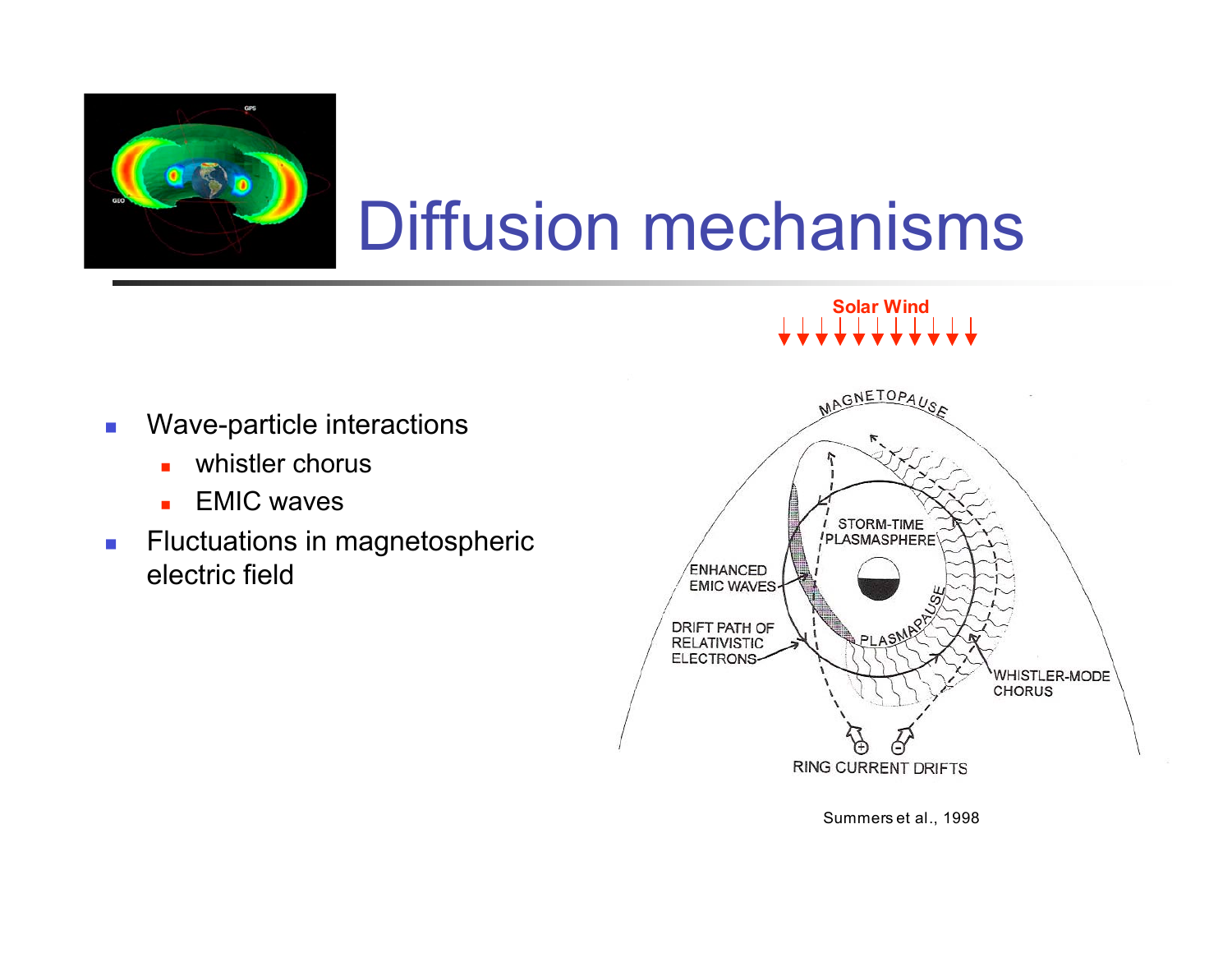

# Diffusion equations and phase spaces

Evolution of particle population described by **diffusion equation**:

*rate of change in flux = sources - losses + diffusion terms*

What phase space to use to model evolution?

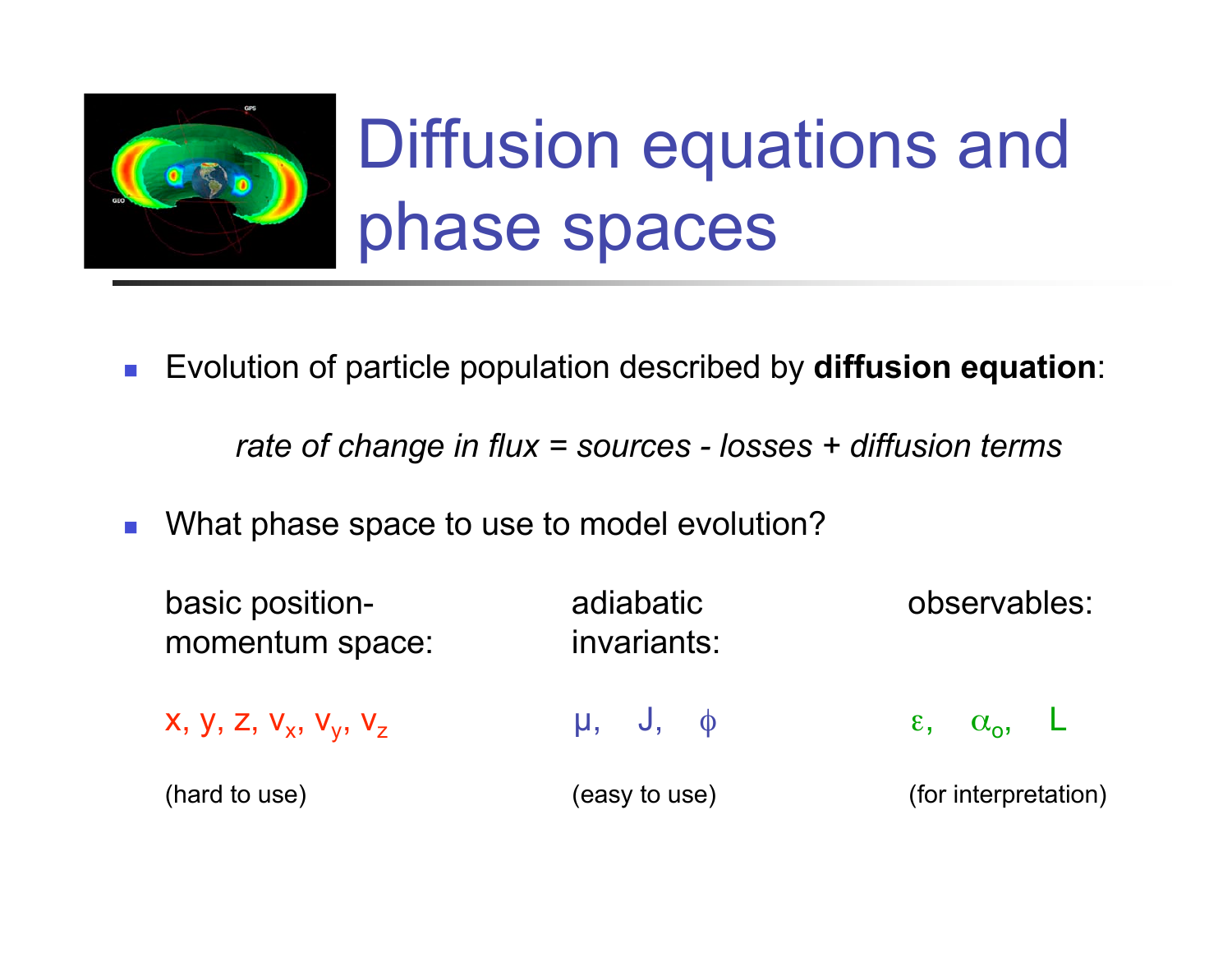

## Why there are two electron belts



- plot shows timescales for fixed µ=30 MeV/G *(after Lyons and Thorne, 1973)*
- $D_{11}$  drives inward diffusion, faster at large L
- whistler losses faster than replacement by diffusion in slot region
- those particles that reach low L have lifetimes of years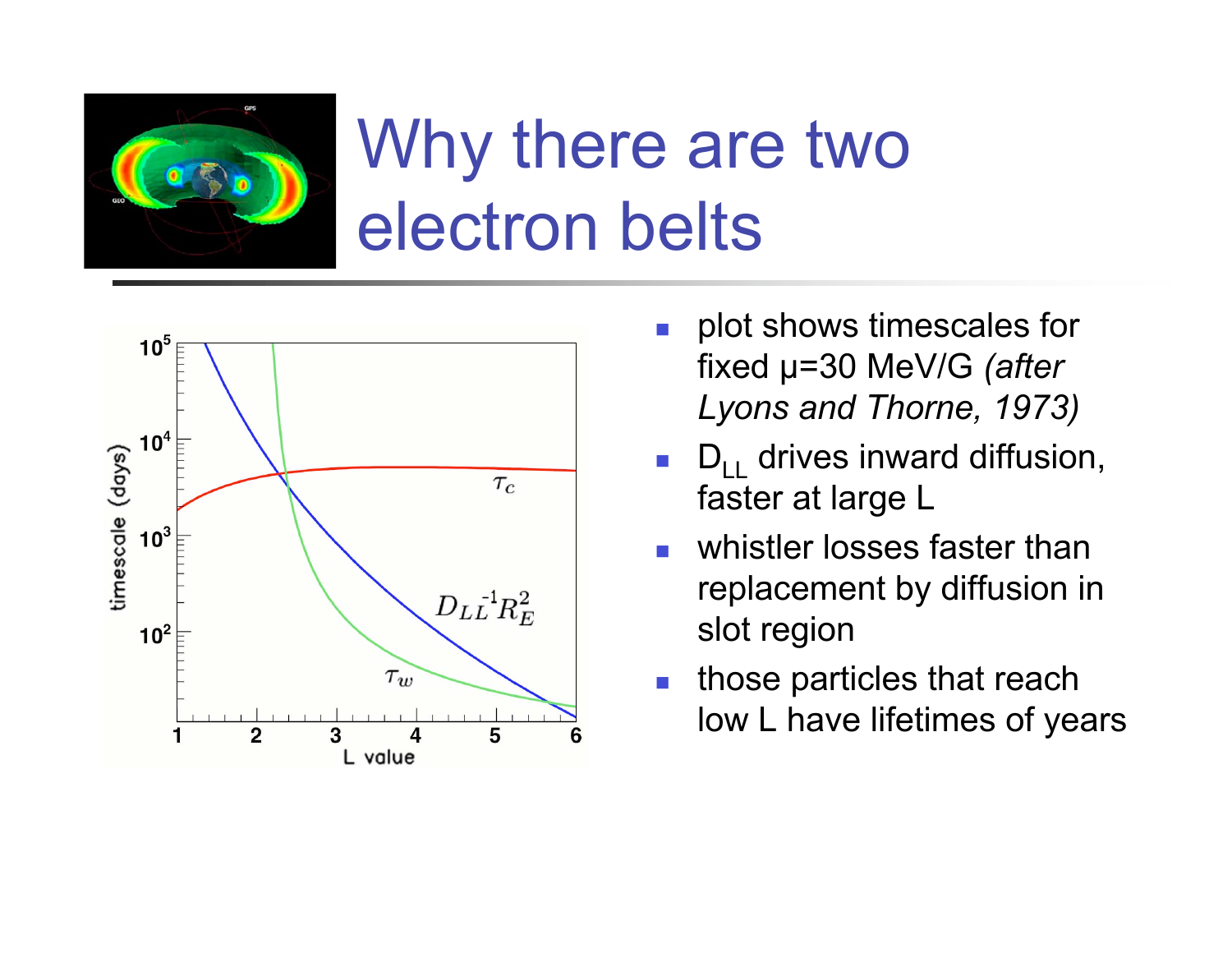

### Illustrative satellites

**NASA** 

- **Explorer 1/3 (1958)** 
	- low Earth orbit, eccentric
	- **geiger counter**
- **later satellites: multiple particle** detectors, pitch angle info if spinning
- GOES (multiple, 1975-now)
	- **geosynchronous orbit**
- CRRES (1990-91)
	- $\blacksquare$  eccentric orbit
- SAMPEX (1991-now)
	- **L** low Earth orbit





NASA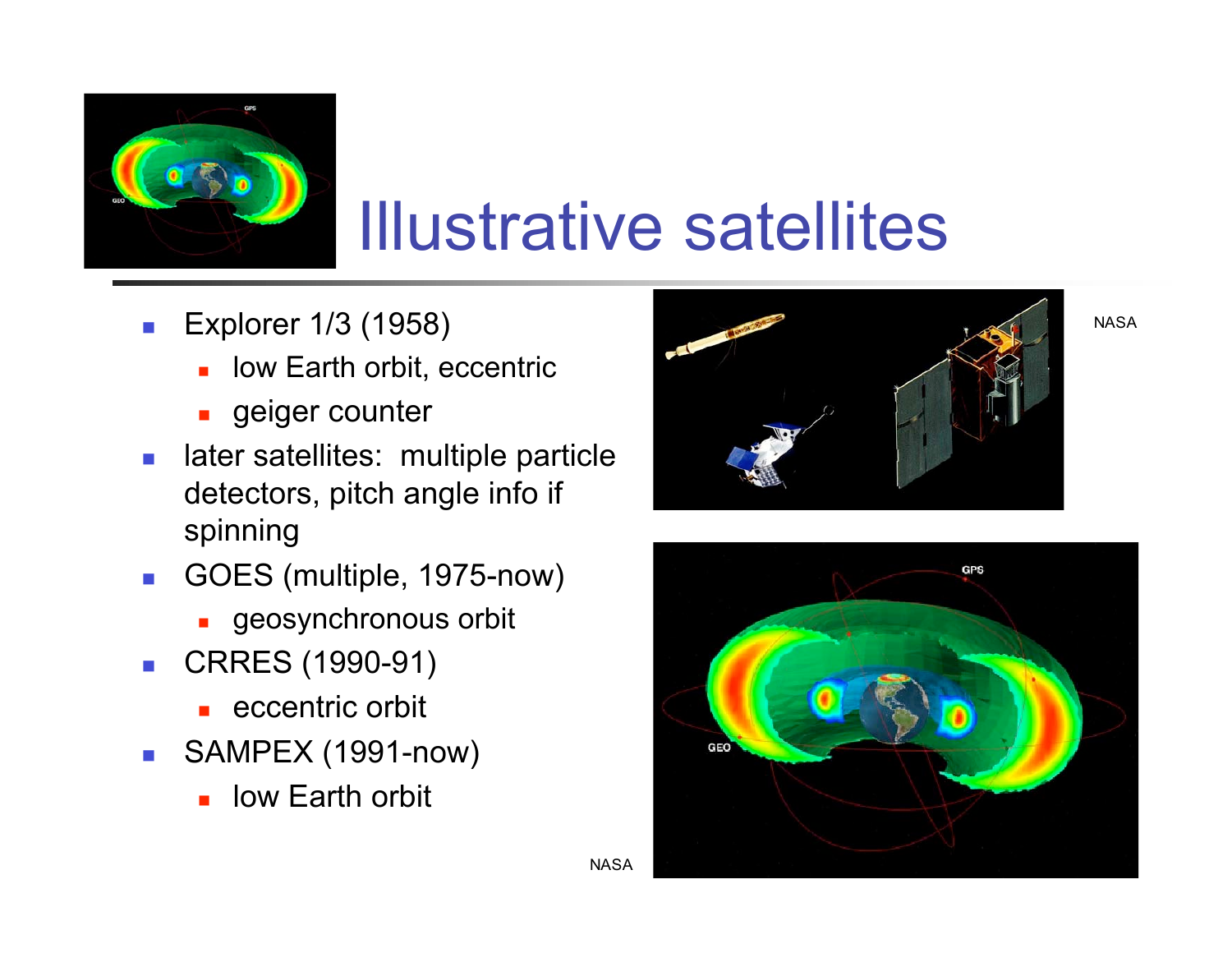

## Radiation fluxes from CRRES

- CRRES= Combined Release and Radiation **Effects Satellite**
- $\blacksquare$  radiation flux observations from CRRES, 1990-91
- scale converted to rads/hour



Fennel/Aerospace Corp., 2003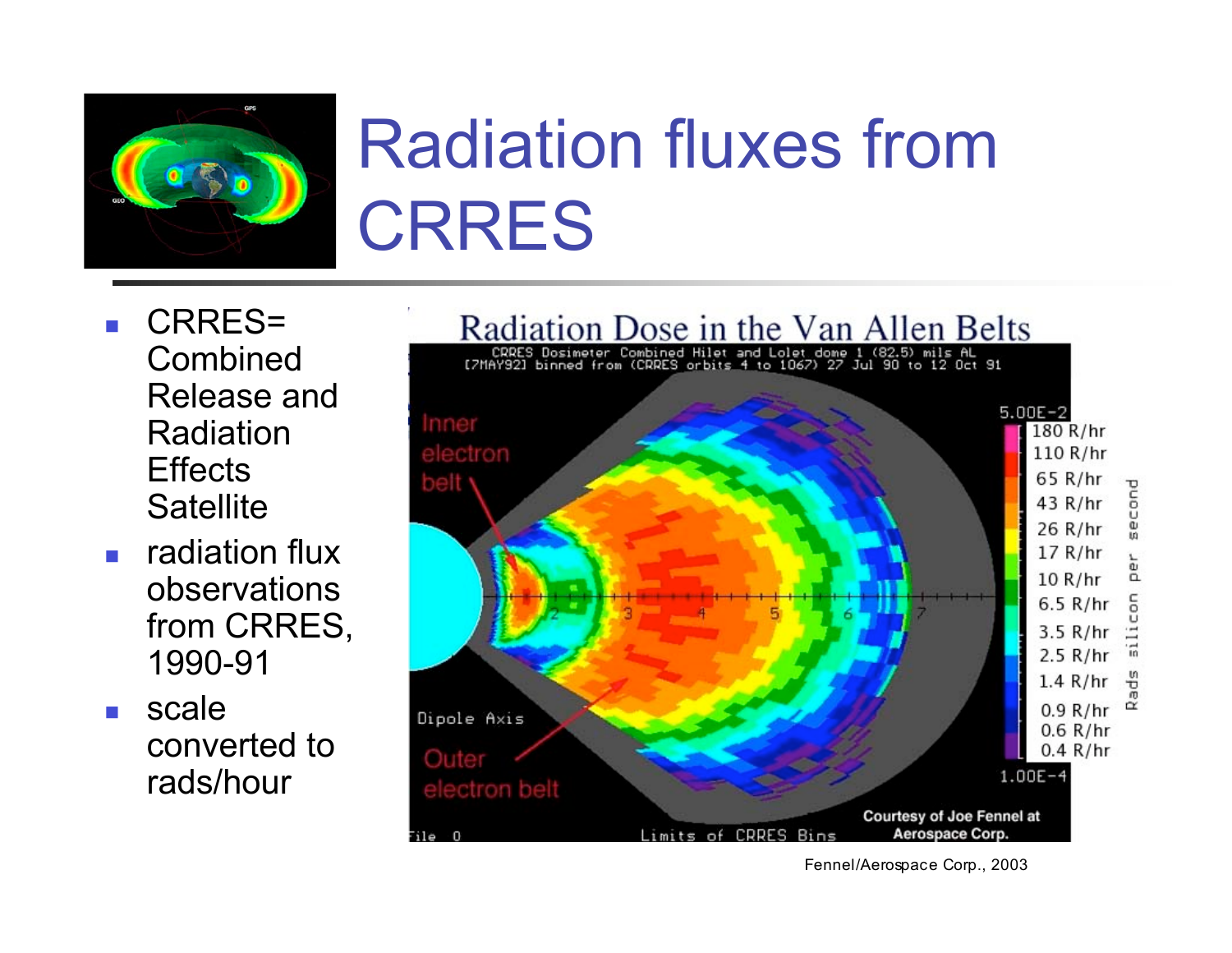

## Long term dynamics from SAMPEX

- SAMPEX=Solar Anomalous and Magnetospheric Particle Explorer
- SAMPEX observations over most of a solar cycle
- **shows long-term dynamics in outer radiation belt**

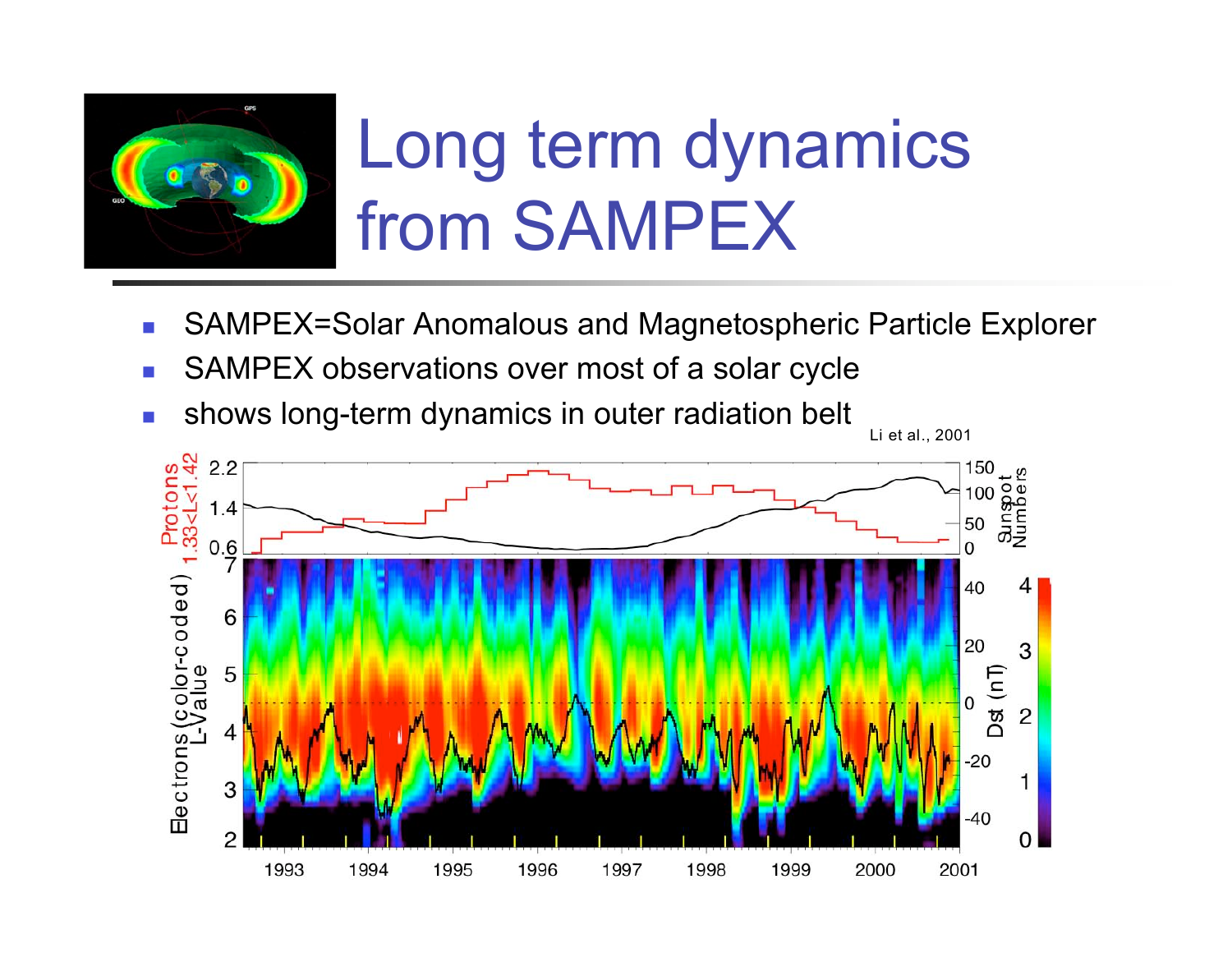

- **Study of radiation belts is a rich topic with connections** to many space physics subfields.
- **Understanding of radiation belts is important to space** operations, both manned and unmanned.
- Currently a "hot" topic from many different perspectives!